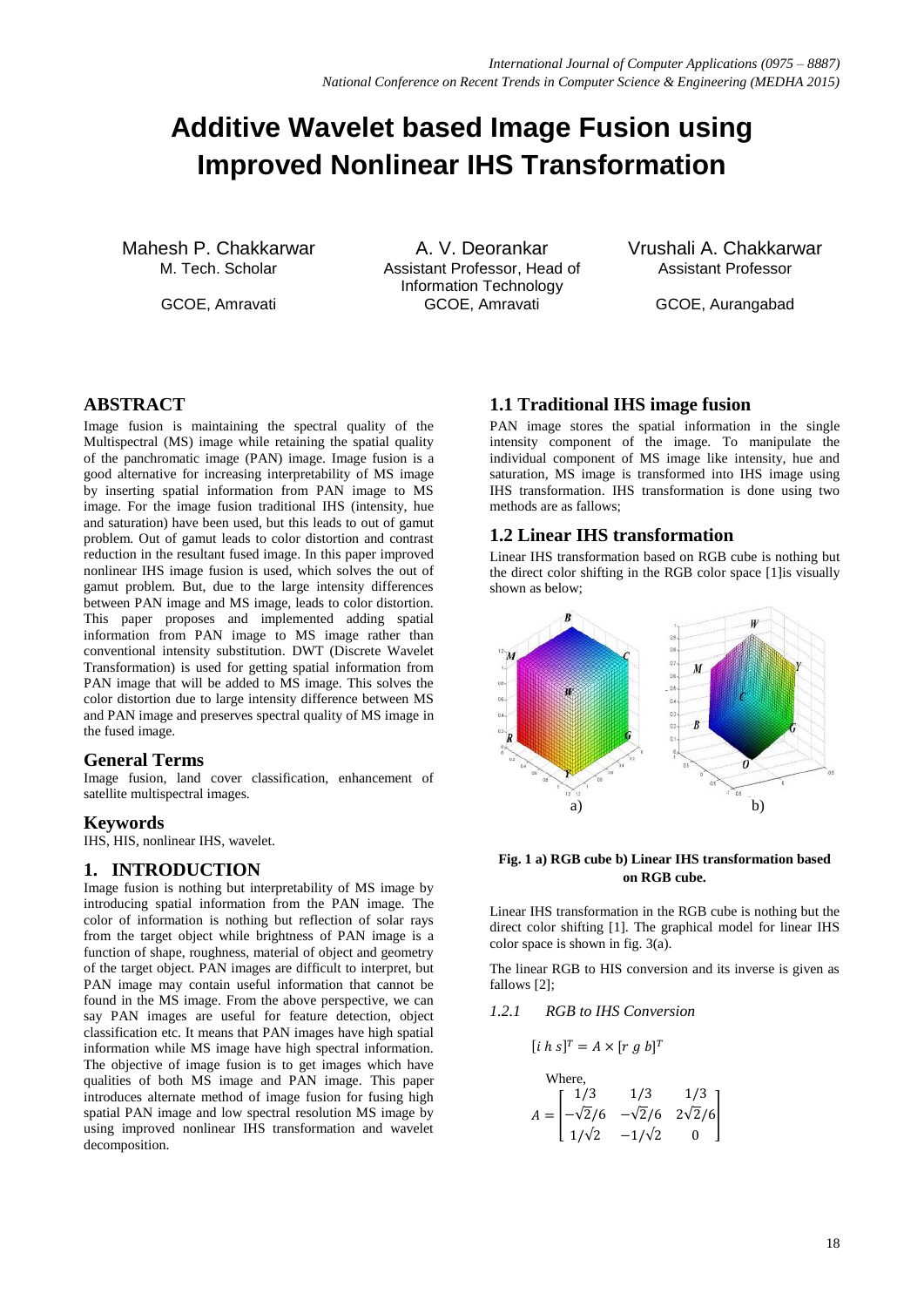#### *1.2.2 IHS to RGB conversion*

 $\mathsf{L}_1$ 

$$
[r'g'b']^{T} = B \times [i'h's']^{T}
$$
  
Where,  

$$
B = \begin{bmatrix} 1 & -1/\sqrt{2} & 1/\sqrt{2} \\ 1 & -1/\sqrt{2} & -1/\sqrt{2} \end{bmatrix}
$$

 $\overline{a}$   $\overline{a}$   $\overline{a}$   $\overline{a}$   $\overline{a}$   $\overline{a}$ 

By the above transformations, the effect of conducting intensity substitution  $i' = i + \delta$  in the IHS space may be shown to be just a direct color shifting in the originalRGB space as follows [1]:

 $\Omega$ 

$$
[r'g' b']T = B \times [i' h' s']T = B \times [i + \delta h s]T
$$
  
= 
$$
[r g b]T + [\delta \delta \delta]T
$$

#### **1.3 Nonlinear IHS transformation**

Nonlinear IHS space is nothing but cylindrical IHS model, center axis represents the Intensity component, distance between the center axis and edge of the cylinder i.e. radius of cylinder representssaturation and arc angle represents the hue. Intensity represents the brightness of a color, saturation represents the purity of the color defines the radius of cylinder and hue represents average wavelength of color defines the angle of the cylinder.



**Fig. 2 Nonlinear Cylindrical IHS Model**

Nonlinear IHS transformation in the RGB cube is nothing but the scaling operation [1]. The graphical model for nonlinear IHS color space is shown in fig. 3(b). The nonlinear IHS transformation also called HSI color transformation is defined as fallows [3];

#### *1.3.1 RGB to HSI Conversion*

$$
I = \frac{(R+G+B)}{3}
$$
  
\n
$$
a = \frac{(2B-G-R)/2}{\sqrt{(B-G)^2 + (B-R)(G-R)}}
$$
  
\n
$$
H = \begin{cases} \cos^{-1}(a) & \text{if } G \ge R\\ 2\pi - \cos^{-1}(a) & \text{if } G < R \end{cases}
$$
  
\n
$$
S = 1 - \frac{3\min(R, G, B)}{R+G+B}
$$

*1.3.2 HSI to RGB Conversion*

% SECTION RG (0° 
$$
\leq H
$$
 < 120°)  
\n $B = I(1 - S)$ ;  
\n $R = I\left[\frac{SCOS(H)}{COS(60° - H)}\right]$ ;  
\n $G = 3I - (R + B)$ ;  
\n% SECTION GB (120°  $\leq H$  < 240°)  
\n $R = I(1 - S)$ ;  
\n $G = I\left[1 + \frac{SCOS(H)}{COS(60° - H)}\right]$ ;  
\n $B = 3I - (R + G)$ ;  
\n% SECTION BR (240°  $\leq H$  < 360°)  
\n $G = I(1 - S)$ ;  
\n $B = I\left[1 + \frac{SCOS(H)}{COS(60° - H)}\right]$ ;  
\n $B = 3I - (R + G)$ ;

#### **2. GAMUT PROBLEM**

When RGB image is transformed to IHS color space using IHS transformation, some pixelshas values greater than one known as out of gamut pixels. When the intensity component in IHS model replaced by the PAN image and when it is back transformed to RGB image the pixels falls out of RGB cube. This out of gamut pixel leads to contrast reduction and color distortion. This out of gamut problem is solved using improved nonlinear IHS transformation (iNIHS) is given as below[1];

The boundary surface  $BS_{iNIHS}$  two halves is given as;

• 
$$
i = \frac{2}{3} - \frac{\left\| h_{mod 120} - 60 \right\|}{180};
$$

The algorithm for RGB to iNIHS is as fallows;

$$
if i_c \leq \frac{2}{3} - \frac{\|h_{mod 120} - 60\|}{180} \text{then}
$$

% Pixel C is in  $H_{LOWER}$ 

% RGB to IHS transformation

else

% Pixel C is in  $H_{UPPE}$ 

% CMY to IHS transformation

The gamut problem is visually analyzed both using nonlinear IHS transformation and improved nonlinear IHS transformation as shown below;

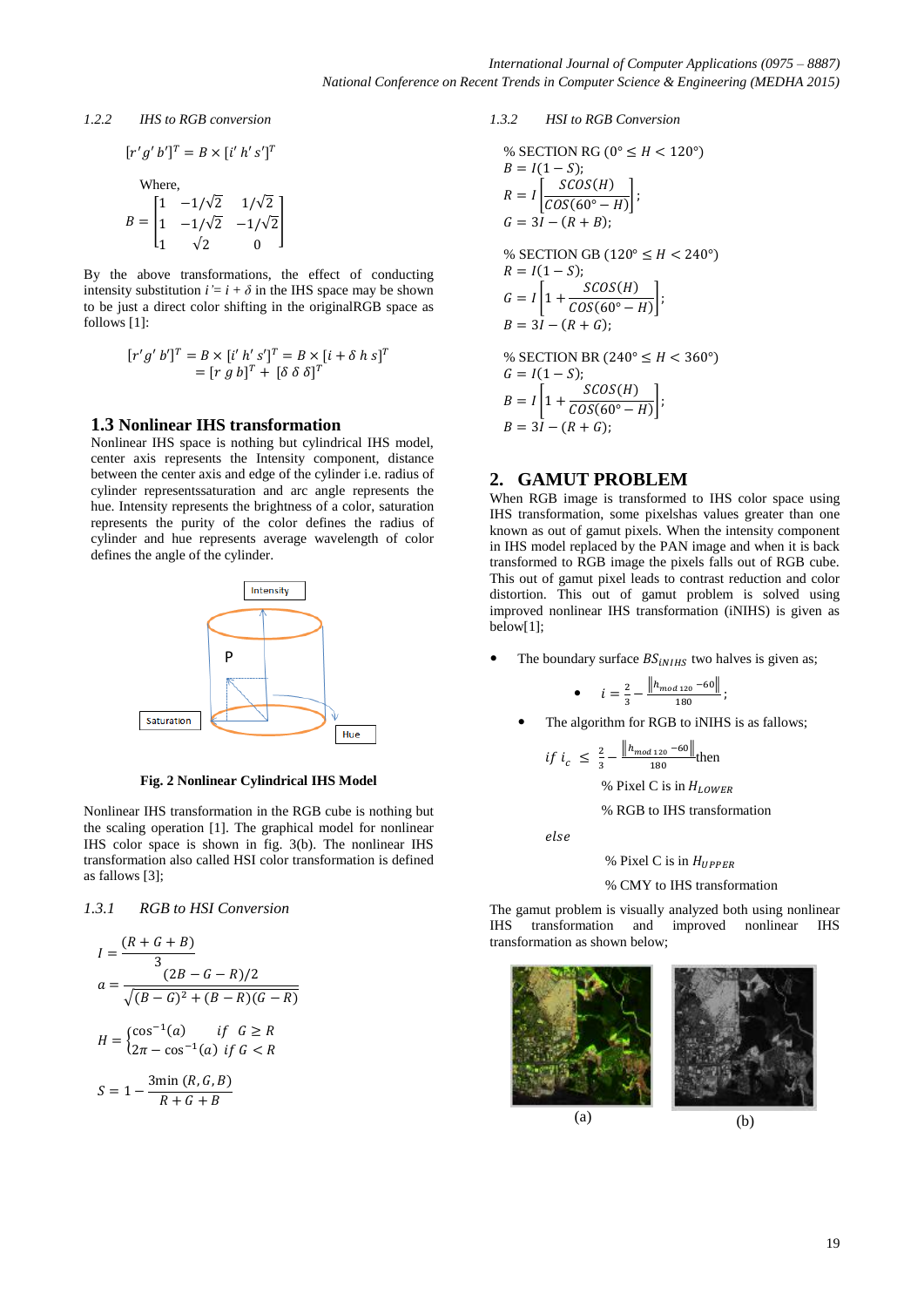

#### **Fig. 3 a) Multispectral MS image b) Panchromatic PAN image c) Fusion of MS and PAN using IHS Transformation d) Gamut Pixels in the image using IHS Transformation e) Gamut Pixels in the image using iNIHS Transformation.**

Though the out of gamut problem is solved using improved nonlinear IHS transformation (iNIHS) but when intensity component from iNIHS is replaced by the PAN image having large intensity difference leads to color distortion. So, instead of direct intensity substitution from MS image, only spatial details from the PAN image are added into the MS image. This paper illustrated adding spatial details from PAN image to MS image, and results are shown both visually and quantitatively.

# **3. PROPOSED METHOD**

For getting spatial details from PAN image, Discrete Wavelet Transformation (DWT) is used. DWT results spatial details in vertical, horizontal and diagonal wavelet planes. These details are added to Intensity component of MS image.

The steps for merging IKONOS images using additive wavelet using iNIHS transformationare as fallows [4]:

- 1) Apply the iNIHS transform to the RGB composition of the multispectral image. This transformation separates the spatial information of the multispectral image into the Intensity component.
- 2) Generate a new panchromatic image, whose histogram matches the histogram of the Intensity image.
- Apply wavelet decomposition algorithm to the Intensity image and to the 'histogram-matched' panchromatic one. Both second level decompositions are computed using the Daubechies four-coefficient wavelet basis. Extract the wavelet coefficients that pick up the horizontal, vertical and diagonal spatial details present in the panchromatic image and missing in the multispectral image.
- 4) Add this spatial detail information into the Intensity image,by adding the wavelet coefficients of the PAN image to those of multispectral, applying the inverse wavelet transform.



**Fig. 4 Additive Wavelet Image Fusion using improved nonlinear IHS transformation**

# **4. EXPERIMENTAL RESULTS AND DISCUSSION**

# **4.1 Visual Analysis**

The multispectral images are downloaded from IKONOS. Artificial dataset for image fusion i.e. multispectral (MS) and panchromatic (PAN) images are derived from given satellite multispectral image. The generation of dataset for image fusion is as fallows;

- 1) Let the given satellite image be I.
- 2) Transform the image Iinto gray image G.
- 3) Equalize the histogram of image G, and take the result as PAN image.
- 4) Down-sample I to its original resolution to get generated MS image I'.
- 5) Darken I' or brighten G so that the intensity values of PAN (G) image are higher than the MS (I').
- 6) Image fusion is carried out on PAN (G) and MS (I') image.